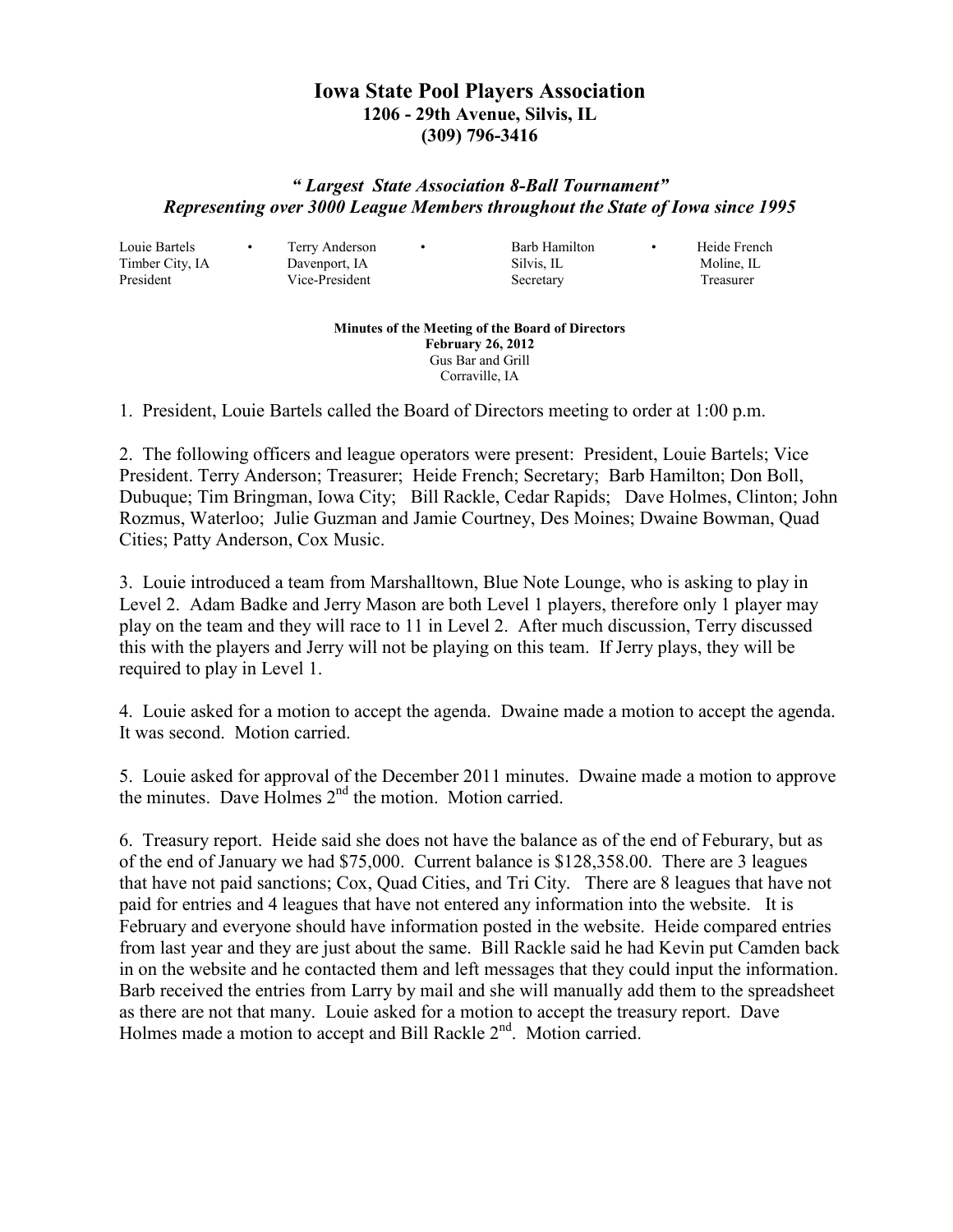Old Business.

7. Review of Entries. All board members reviewed the list of entries in each of the levels. Barb said she was going to send all entries to each league operator for their review. Bill Rackle is also going to have Kevin write a program to create reports for all the levels so there will be no more manual reports. Terry said currently when you put a name in it defaults to the last one that was used. Julie asked how would the players be able to review their level? Bill said it should show on their stats. It will also be posted on the website.

8. Updates on Tournament. Dwaine said everything is going well. There should be some people from Des Moines to help with set up. Julie asked if there is going to be accommodations for Jim Cook when he comes down. Terry said to call the Clarion and we will refund him. Dwaine said to have him come down Monday. Terry said the ISPA is renting a storage facility for the last 6 years. The tournament boards that were at the site, the River Center was keeping. Terry suggested to have a place to store these boards and tubs of supplies. Terry said he would rent a U-haul for Sunday after the tournament.

9. Contracts With Vendors. Terry wanted to revisit what was decided to put in the contract for Jerrod Frideres. Terry read what was agreed at the last meeting as far as the merchandise he is giving away. Julie said she thought he was going to donate 10 cue/jump cue and cases, so he could sell raffle tickets. All other vendors are coming back and we also have a guy that cuts hair. Tim asked do we have a back up plan if Franks Center decides to back out? Dwaine thinks we should limit what Jerrod brings to the state tournament. He only has so much space. Bill Rackle suggested to word the contract similar, but have a talk with Jerrod what he can bring. John said we cannot dictate to any vendor what they charge for their merchandise. Louie is going to review the wording of the minutes and will get back to Terry on this. Terry said the contracts will go out March 1.

10. 2013/2014 Update. Julie passed information out to all board members; Trifold brochure, map, and a listing from Scott Cook on the hotel information. Julie asked everyone to review the brochure for feedback on the information. She would like to get a copy of the logo to put on the brochure. Patti suggested contacting the Iowa Sports Center that does our shirts and jackets. The trifold was reviewed and appropriate changes were given to Julie. Julie asked for approval to print copies of the trifold. The board approved. Terry was very impressed with the brochure. Terry asked if she could get the \$7 parking fee waived for the board members. Julie said she already did. Julie wants to get the hotel information out on the website after the tournament. She said Scott Cook was going to come down with all hotel information to assist players with information during the tournament. Bill Rackle said he could post the hotel information to the website. Julie asked if the folks her and Jamie have been meeting with in Des Moines will get reimbursed for travel to and from meetings. Dwaine and Terry said they did not get reimbursed, but there is \$500 a year for the tournament director. There was much discussion about the parking. Jamie said they would clearly point out other options. Julie asked if we need wireless access and how many. Tim said if the entire building is wireless, it should not matter how many. Julie also met with the event manager. Jamie said he contacted channel 8 in Des Moines looking for some free media on the tournament. Bill Rackle said we may want to waive sanction fees for the new leagues. Louie suggested this would need to be brought up at the June meeting. Dwaine suggested that we have the June meeting in Des Moines.